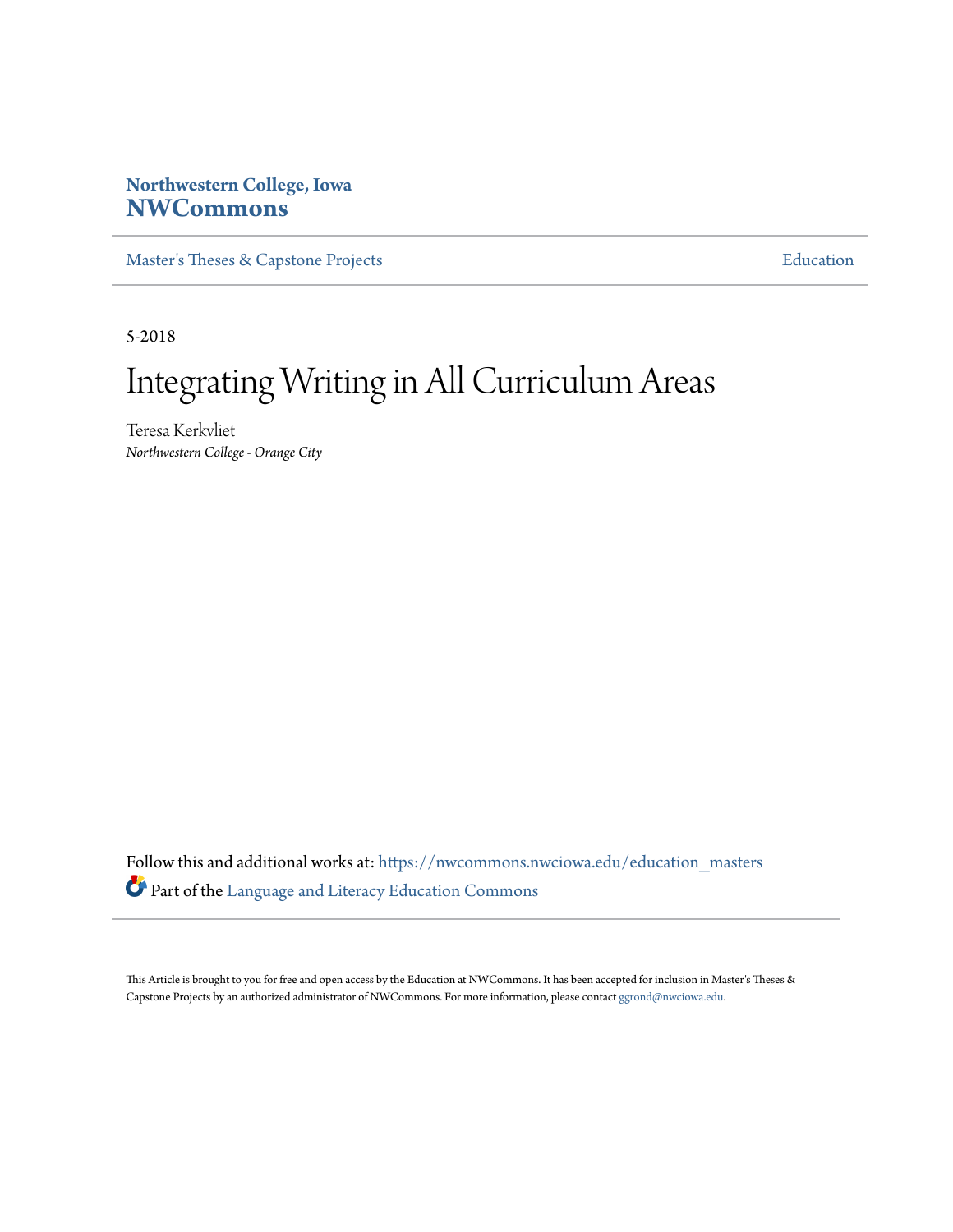Teresa Kerkvliet

Northwestern College

Integrating Writing in All Curriculum Areas

May 2018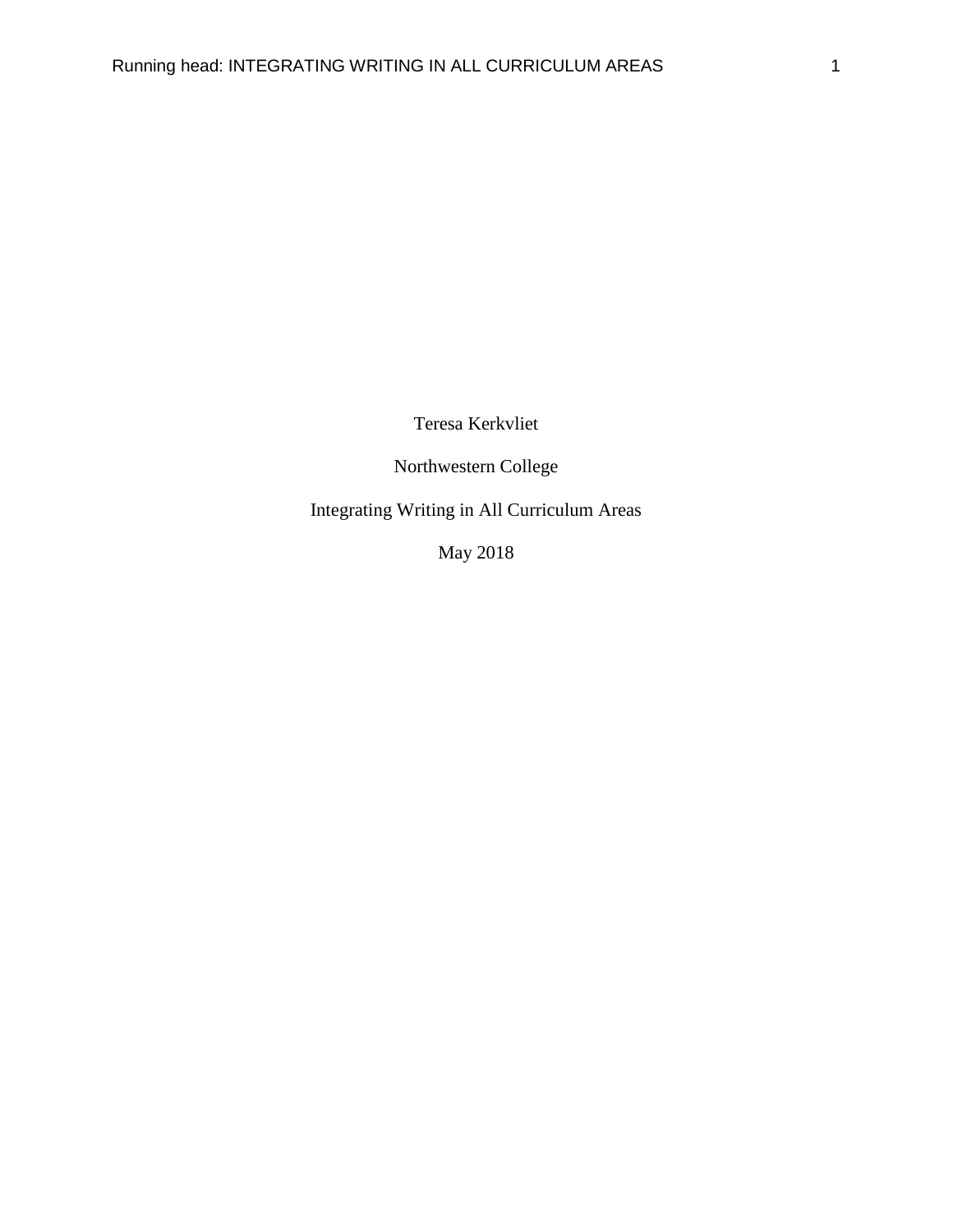### Abstract

Writing is a foundational tool and skill that appears in schools and classrooms around the world. As writing takes on many different forms and is taught in many different ways, one thing remains the same: its purpose is to get a message to the audience. However, the audience should not be limited to an English teacher in an English classroom. This literature review shows the connection of writing and the importance of its use outside of the regular English classroom and being infused into other content areas. As a simple tool to integrate into those other classrooms, writing can boost the students' content knowledge through informative, opinion, and narrative pieces while practicing the skills that have been learned in an English classroom. Writing across the curriculum (WAC) is a movement that emphasizes this point. Looking at many different educational levels and incorporating writing into the curriculum, the ease of integration through a collaboration of teachers and the different methods used will be evident.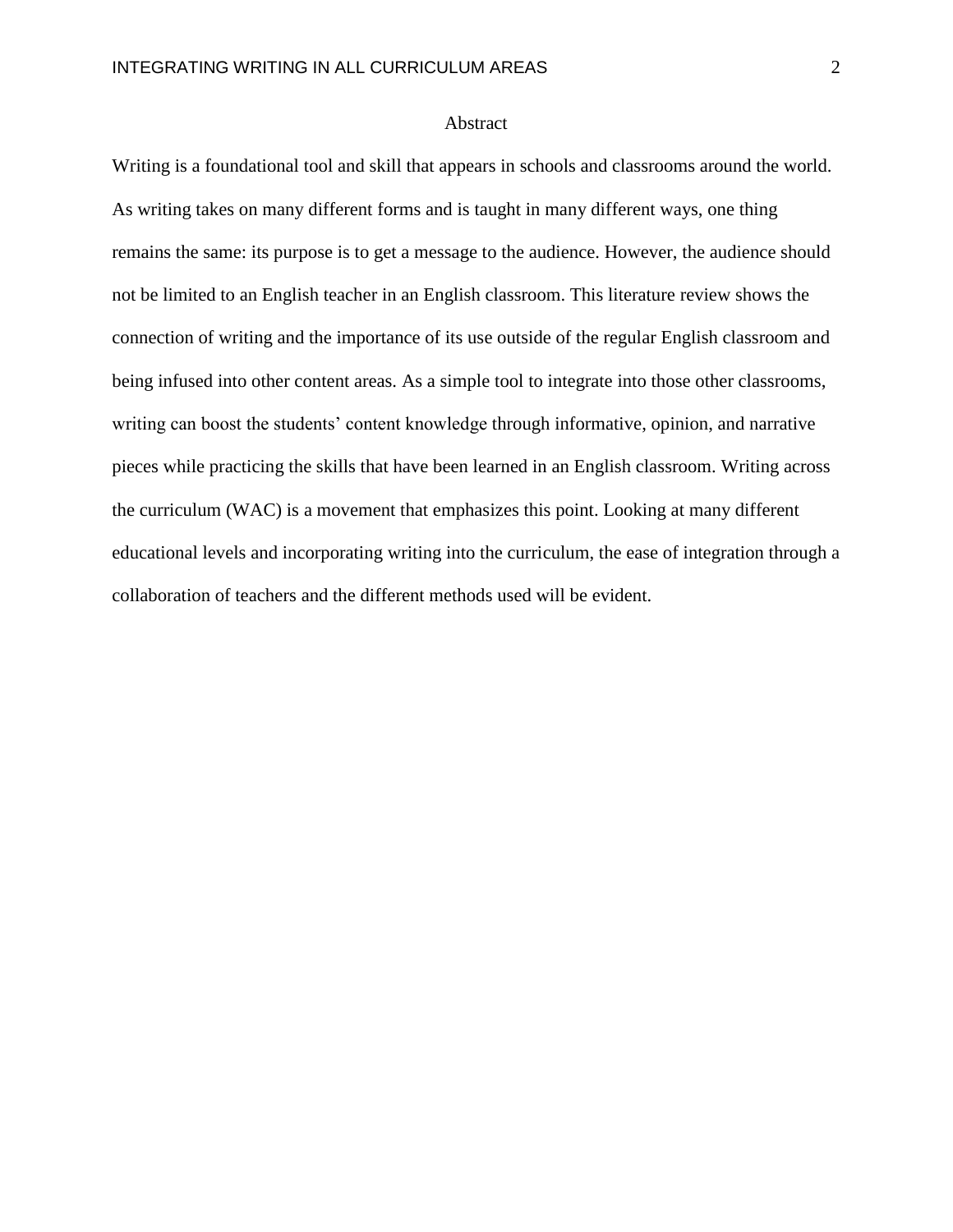# Integrating Writing in All Curriculum Areas

Reading, writing, and arithmetic has been the foundation of learning for centuries. As society has become a more technically sound world and history is being made every day, new 21st century skills continue to make a push for becoming add-ons for students' foundation in learning. In elementary classrooms, educators are pressed to cover many subject areas, and in high schools, so many different courses are offered that students have to cut out certain subjects to accommodate the workload. Educators can adjust to the changing demands. Educators need to be able to be as well-rounded in teaching as students are in learning, and one way that can be done is by integrating writing in many different curricular subject areas and not just in an isolated English-language arts (ELA) classroom.

#### **Literature Review**

Writing across the curriculum (WAC) was first mentioned in Britain in the late 1960s by James Britton and colleagues after researching the writing abilities of 11 to 18-year-olds (Stock, 1986). This revelation incorporated the idea that language was an important part of the learning process not only in writing but also in speaking (Stock, 1986). Students were not given a time or opportunity to share thoughts, discoveries, and what had been learned. It seemed that sitting, listening, and speaking to answer questions were the only requirements for students in the classroom. "Usually the student was writing not to enhance her own knowledge, but to display it, as a sort of performance for her teacher-as-examiner" (Mahala, 1991, p. 776). Stock (1986) continues:

Understanding and knowledge are not things "out there" that students can get. Through their slogan, writing across the curriculum, Britton and his colleagues were reminding teachers that students create their own knowledge and understanding primarily through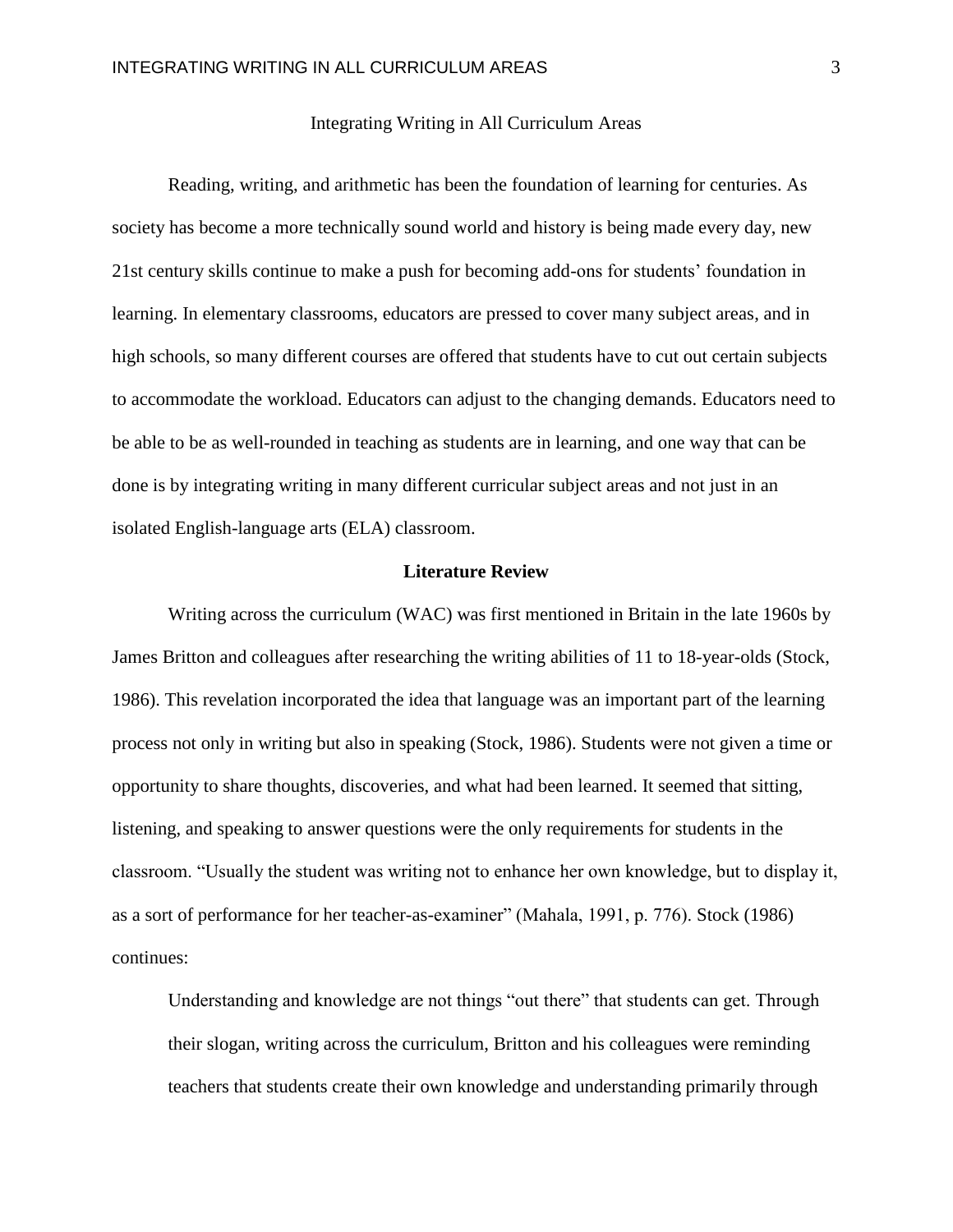the use of language, exploration with language, and all the stops and starts, ummms and ahhhs, mistakes, reformulations, and revisions that characterize exploratory language. (p. 99)

These statements point out the fact that WAC is not the idea of non-writing educators to teach writing, but to be aware that incorporating writing into the subject area can be vital to the success of students through understanding the content. However, just because a non-writing educator is not teaching writing skills explicitly, does not mean that the skills that are taught by the ELA teachers should be disregarded. Dossin (1997), a writing specialist at the State University of New York, shares seven tips to help non-writing educators to help students with writing skills as the skills are incorporated more into the classroom. Meeting individually with the students, having consistent expectations for all writing topics, peer tutoring, and positive reinforcement are just a few of the tips she identifies. However, the one that stands out the most in reference to WAC is Dossin's (1997) sixth tip:

I have found that I cannot convince students that competence as a writer is important without the help of my colleagues. If I am the only one insisting on high standards for written work, my students consider me a crank and feel little motivation to exert themselves. I have made it a personal crusade to convince my colleagues of the importance of teamwork and a united front. (p. 15)

In education, it is easy to close the doors and for educators to limit outside interaction and influence, but collaboration and making connections with one another creates a more cohesive environment and can also show the importance of working with one another to the students. Anderson (2003), a writing and literature professor at Springfield College in Massachusetts, shares some research on 25 different teachers evaluating one piece of student writing and the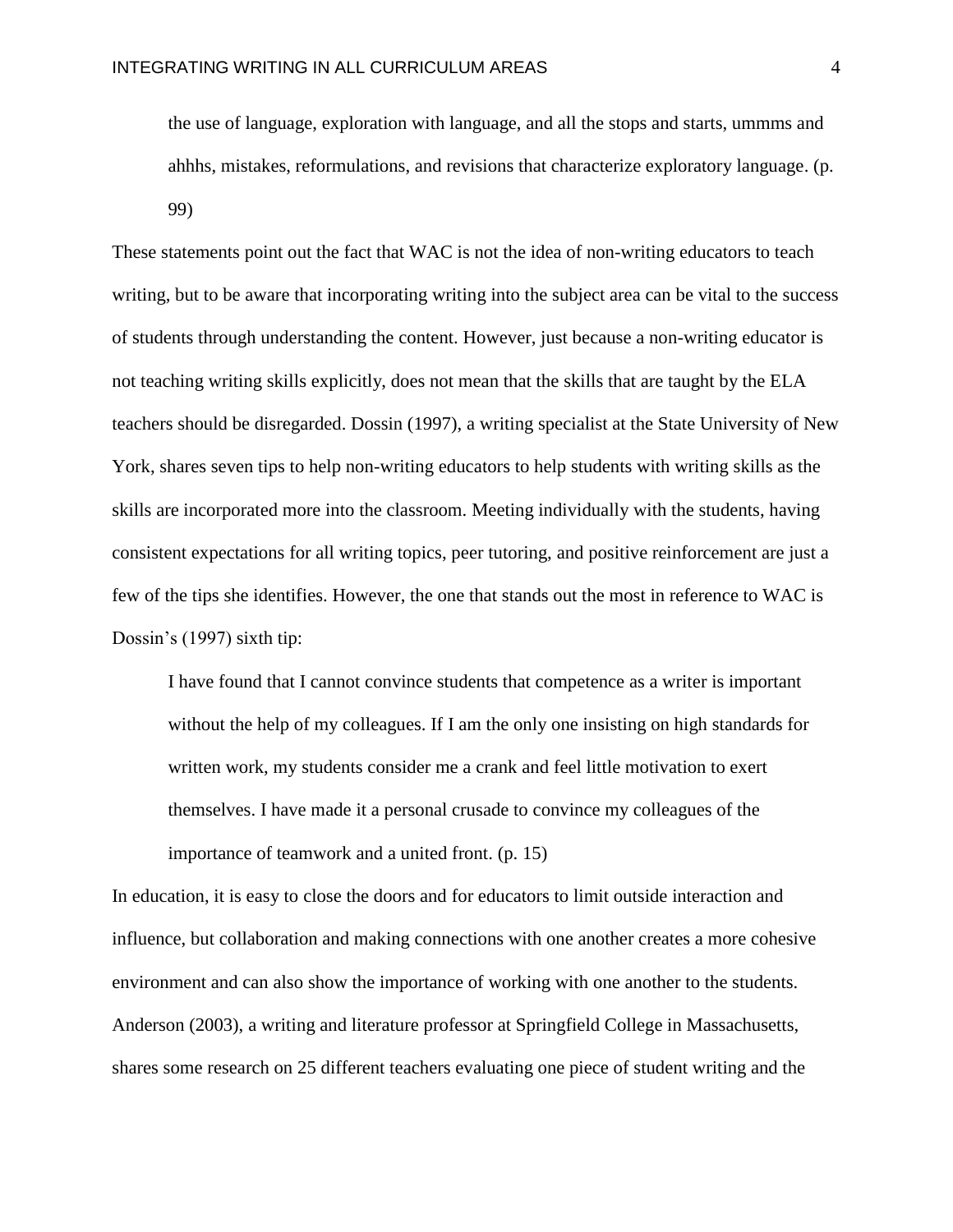vast differences between the evaluations. These differences all stem from what the teachers saw as what made the students' writing good. It was subjective. Anderson (2003) continues on, "Is it possible to establish common standards in writing for all courses in which essays are assigned and, at the same time, not infringe on the integrity of evaluators nor limit the means of expression available to students?" (p. 186). As an educator, Andeson saw the importance of collaboration and to make those evaluations more objective and cohesive across the curriculum. Writing instructors from the Springfield College Writing across the Curriculum committee introduced a book, "*Reading Writing! How to Evaluate, Edit, and Respond to What Others Have Written* to colleagues (Anderson, 1999, p. 186). This book gave professors in other disciplines different ways to evaluate writing in the classroom. It also offered suggestions for teaching students on how to evaluate work to avoid repeated mistakes. Even the writing tutors used this book to assist students. Professors could still focus on the content that needs to be taught, but the book also helped improve students' writing, which then helped improve the content. Anderson (2003) concluded the article by stating:

Establishing writing courses with in-common learning objectives, introducing faculty members to different ways of responding to student essays, and providing students with a writing guide and tutors trained to be supportive in their approach to writing not only created consistency in the ways students wrote and instructors evaluated, but the students wrote better and the instructors evaluated more effectively. (p. 187)

Although this plan was developed and implemented at the college level, it is obvious that this type of concept can be achieved at other educational levels. From school districts large and small, through communication, it can be adapted. As school districts spend time aligning the curriculum across grade levels through the Common Core, these conversations should also be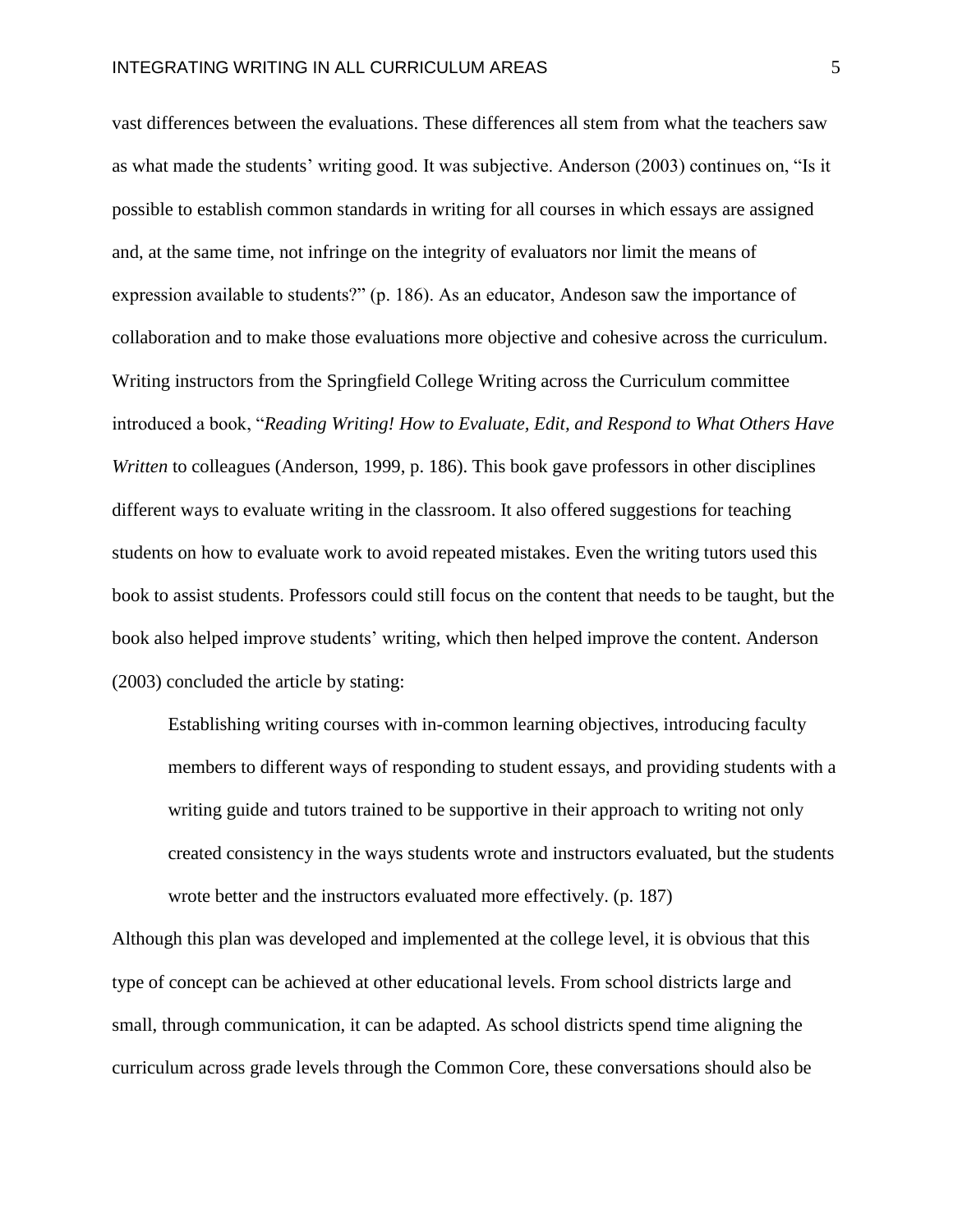happening. Terminology, expectations, and the development of criteria that should be met allows a more united front when it comes to teaching the students. Not only does it give the students a better understanding when moving from class to class, but it will also be good assistance from year to year. Smagorinsky (1995) also emphasizes this point concluding "the relationship between content and process of writing is critical, with the process varying depending on the writer's purpose, the substance of the written expression, and the social context of writing" (162). One example of this cross-curricular adaptation comes from Vestal Senior High School in Vestal, New York. Zimmet (2000) discusses how 20 high school teachers along with local university professors collaborated on creating projects where writing was integrated into learning. By having small writing assignments such as journaling, writing down a question, helping students focus during lectures, learning how to take notes, participating in discussions, and understanding what has been read all the way to the bigger graded assignments such as essays, memoirs, or poems created a plethora of different ways writing was integrated (Zimmet, 2000). Working with the university professors to create some more engaging lessons where the professors could lead field trips or lectures also helped prepare the students for a variety of different scenarios that may happen in the future. As teachers also collaborated, an environment was created where the students were encouraged to collaborate and peer review to keep the conversations going. When working in a WAC atmosphere, collaboration is a key part in not only creating the lessons but understanding the expectations of each teacher for the sake of the students learning experience.

In the Common Core, starting in Kindergarten and leading up to the twelfth grade, all grade levels asks educators to cover three areas in writing: opinion/arguments, informative/explanatory, narratives (National Governors Association Center for Best Practices &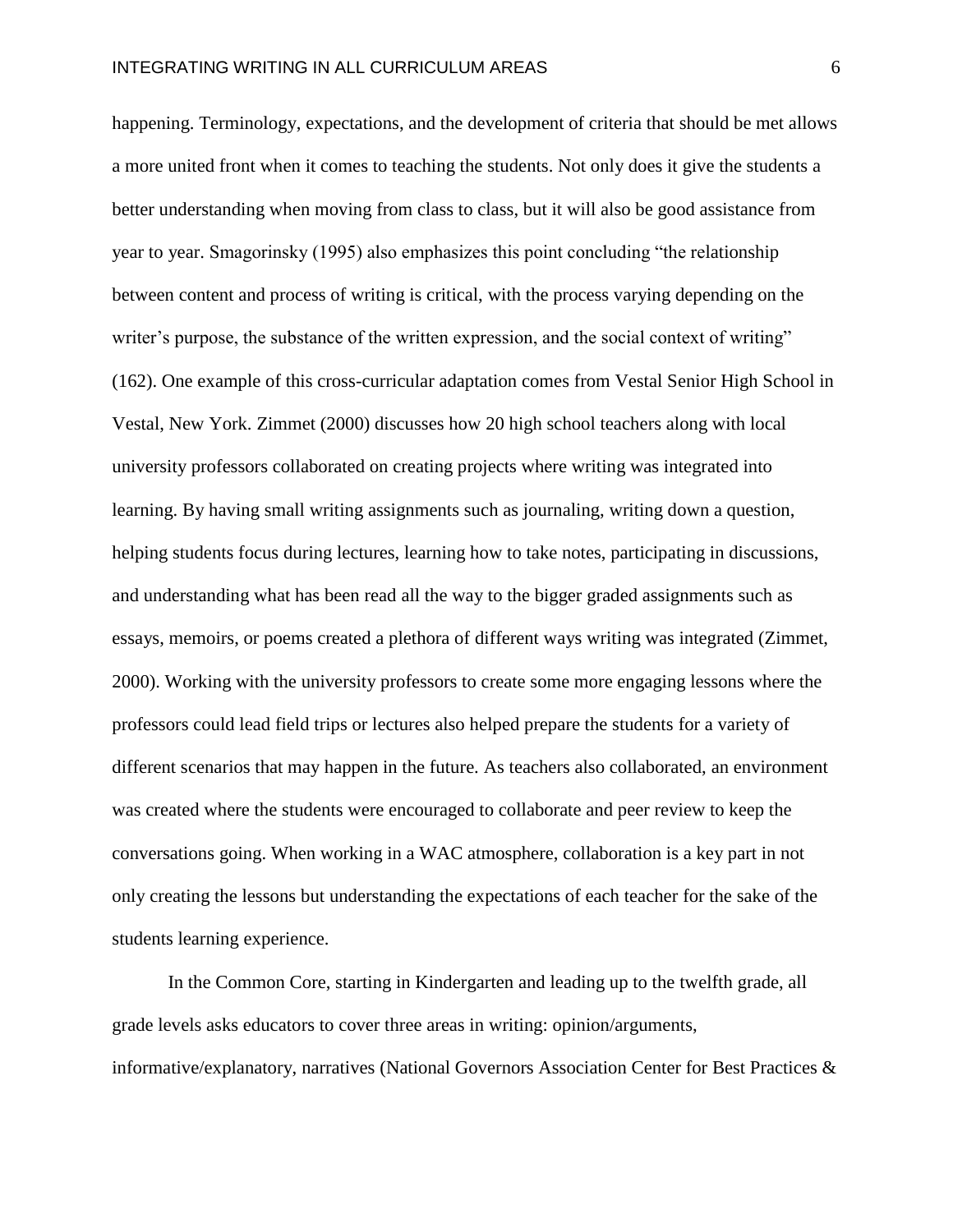Council of Chief State School Officers, 2010). As students move through each grade, those standards are developed more in depth, but the basic skill is always present. These three different types of writing can easily be incorporated into any classroom and not just in writing. Students are asked to explain often in other classes. If all teachers have the same expectations by using the standards as a guide, students will know what to do when given that type of assessment. Instead of spending time reteaching what an opinion piece looks like from year to year or teachers having different expectations of what that might look like from class to class, teachers should be discussing with one another to create a more cohesive and connected learning environment for the students. Not only is writing a subject that can be interconnected in the core subject areas, but it can also be something that needs to be incorporated into 21st Century Skills as these are topics all teachers at all levels can address. In 2010, the Iowa Core combined with the Common Core (Iowa Core, 2014). As the Common Core only has standards for English-Language Arts and Math, the Iowa Core also includes standards for Science, Social Studies, and 21st Century Skills. For the K-12 21st Century Skills, civic literacy, employability skills, financial literacy, health literacy, and technology literacy are all different areas that should be covered and a common theme is present: literacy. Literacy is the idea of being able to read and write well and in this case, having the ability to read and write well in these skill areas. As many different teachers can cover these standards, having common expectations will help the students understand even more. It is understood that figuring out these common expectations and terminology may be difficult as everyone might have an opinion, but the Iowa Core and Common Core were created for a specific purpose: to prepare students for college or the workforce (Iowa Core, 2014). When figuring out the expectations for WAC, teachers need to keep that in mind.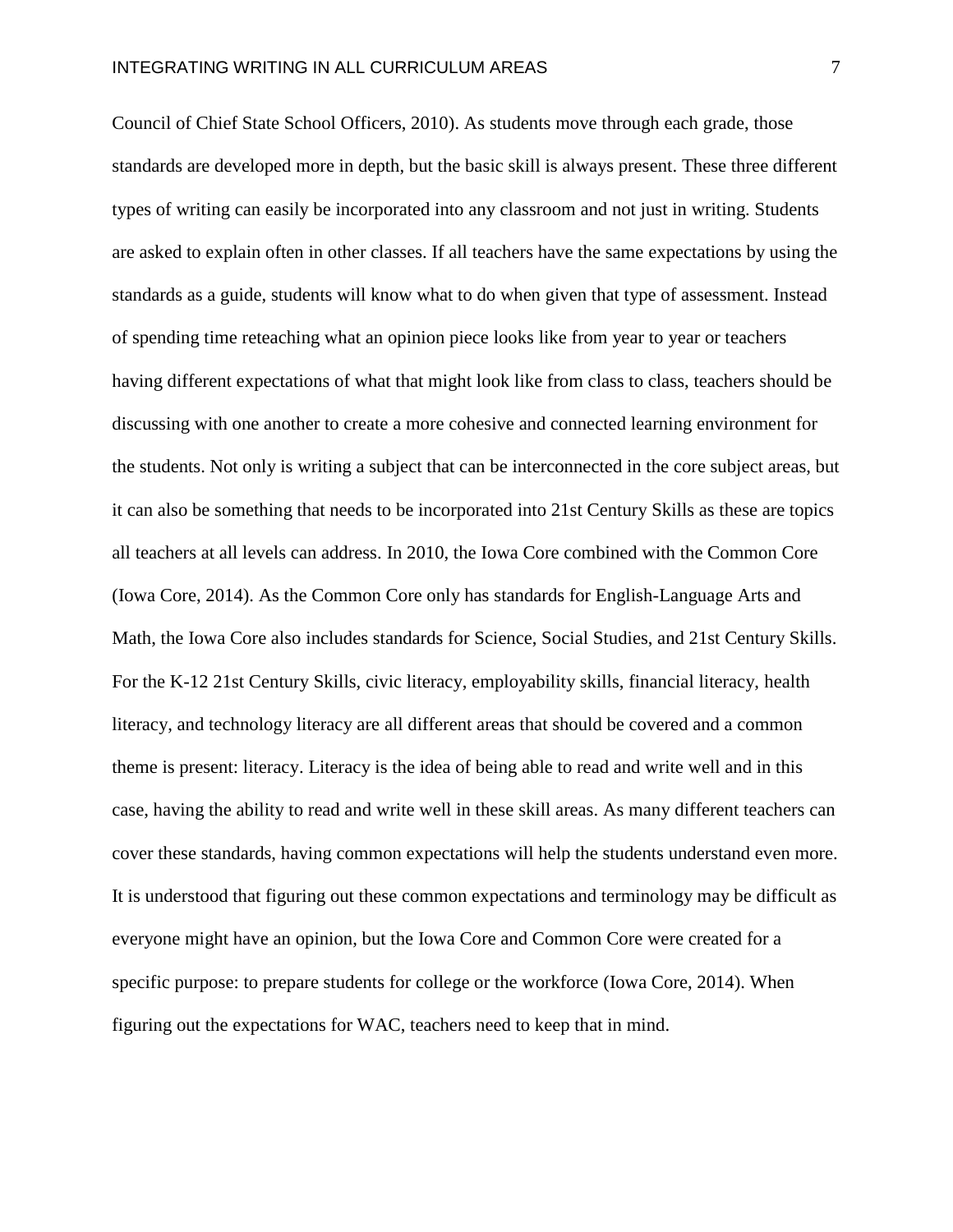As those expectations are set, one 21st Century Skill has definitely made a large impact on students today. Society has definitely moved into a more digital age; some may argue that writing in some shape or form has become less prevalent or needed. However, with blogs, Twitter, Facebook, and other forms of social media, people are sharing viewpoints in written form more than ever. Technology Literacy is prevalent today more than ever. One skill that is present in Technology Literacy in the Iowa Core is 21.9-12.TL.2: "Use digital media and environments to communicate and work collaboratively, including at a distance, to support individual learning and contribute to the learning of others" (Iowa Core, n.d., p. 49). In some platforms, there are limitations to how much students can or want to say, so the words need to be more concise and clear to get the point across. Knipper and Duggan (2006) state "written communication skills are extremely important for success" (p. 463). Often times when students share information in a subject area, ideas may seem muddled or confusing. WAC can help clear up some of those situations as students practice more in different subject areas to help get ideas out in the open. When presenting information in any form, it is important that the information is not misleading. Maria Grant and Diane Lapp, professors of education, make a point about implementing writing in science. "If we want to empower our young people to have a voice in today's issues related to science, they must know how to convey their thinking in written form" (as cited in Ferlazzo, 2018). The word science in that statement can be replaced with any other subject such as social studies or math and it will still ring true. Placing a wrong verb or using the incorrect tense can leave recipients misguided. Many times, grammatical mistakes in a comment, post, blog, or email has distracted the reader from what the writer is trying to say. Rather than focus on the content, the reader focused in on the mistake or the ambiguities of the text. The more students are exposed to proper written word communication, the more it will help hone that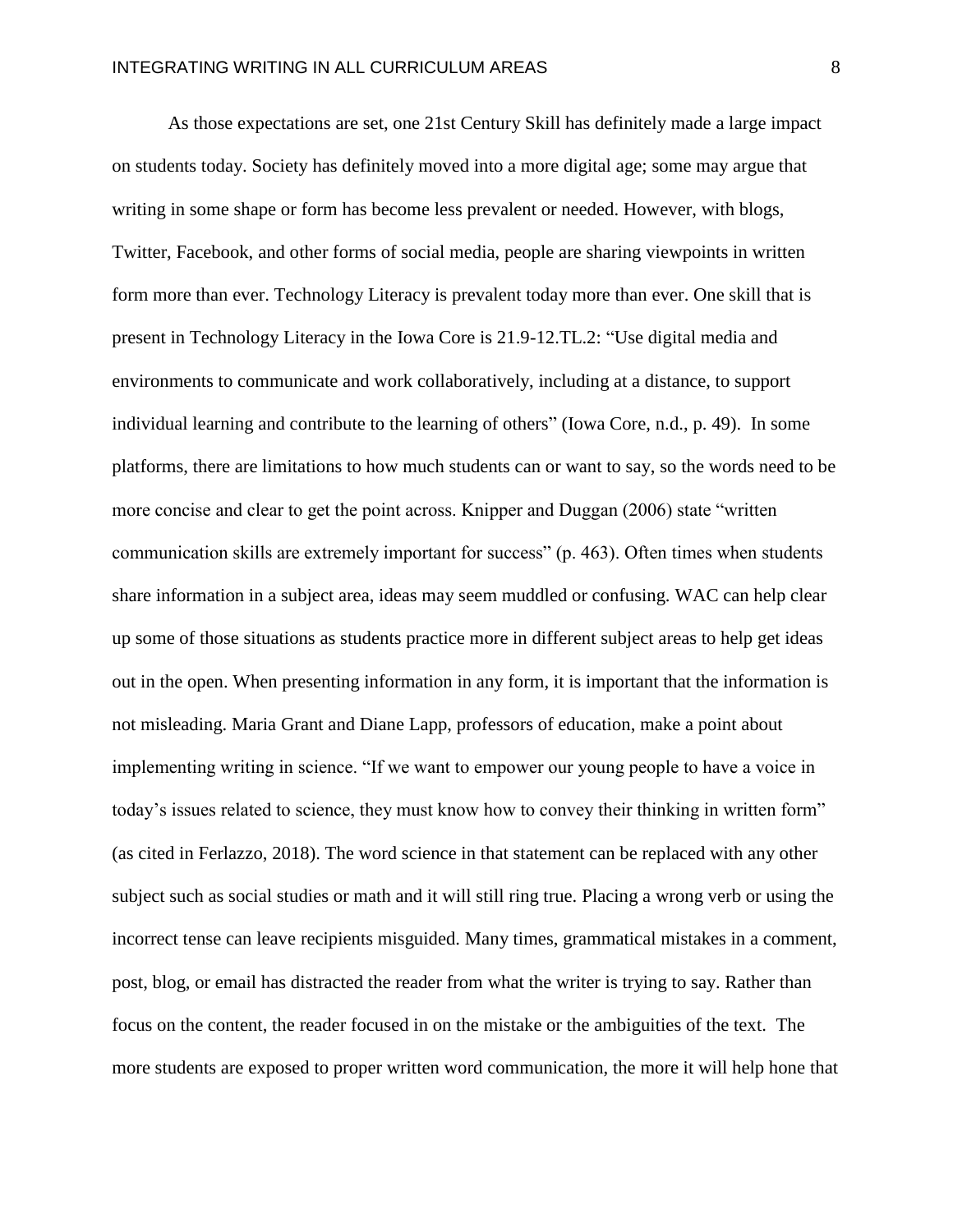skill. However, studies have shown using technology in a written program does not boost writing skills in significant amounts. Cramer and Smith (2002) and Goldenberg, Meade, Midouhas, and Cooperman, (2011) have conducted studies where technology was used in middle school classrooms as a part of the writing curriculum. In both studies, although the direct content was being measured was different, there was no substantial difference in the writing skills gained in each group except in one area. Cramer and Smith (2002) focused on ideas, organization, and voice, which are three of the 6+1 traits of writing that will be discussed in a later part of this review, and Goldenberg et al. (2011) conducted a study on a timed writing task or in writing engagement based on the Writing Apprehension Test. Also, most of the technology being used in both studies were basic uses such as using word processor, PowerPoint, research purposes. In one of the studies, one school did use technology to create a movie, and in the other study, the program Writing Matters, which includes digital tools to help students work through the writing process and other writing skills, was used. In the study by Goldenberg et al. (2011), students who participated in the Writing Matters program that initially had lower scores did have more significant gains than the counterparts. These studies tell us that incorporating technology into a writing lesson is not always going to show growth in writing. However, the goal of most of the technology standards in the Iowa Core is not how students can use technology to grow in writing, but how students can use writing to demonstrate technology literacy. When it comes to WAC, just using technology with writing may not be enough to help the students develop a strong skill set. There needs to be an intentional drive to not only improve the students writing but also use those writing tasks with technology to help the students understand the content better.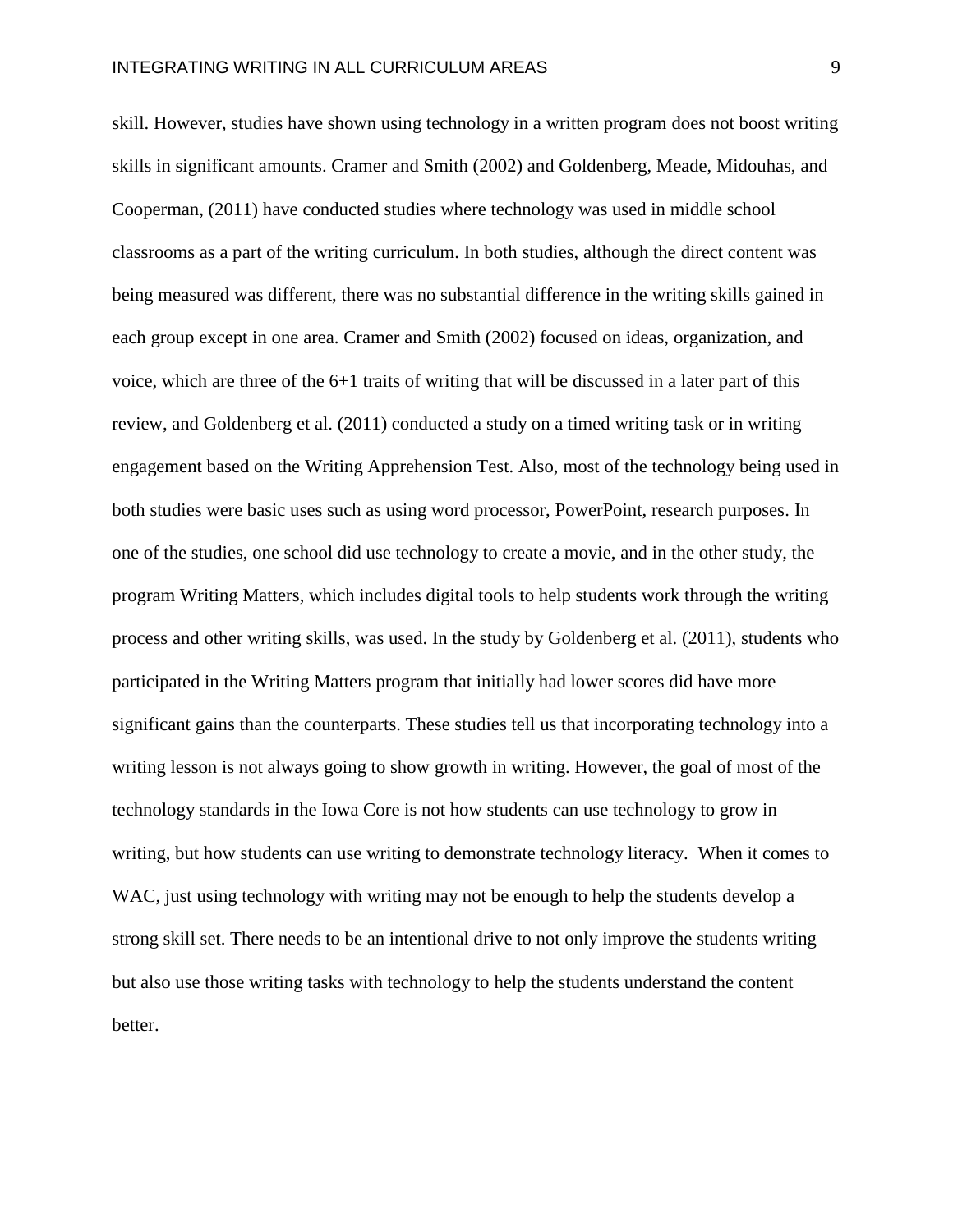When content teachers are implementing WAC, there are a few directions that can be followed. Stock (1986) discusses two different types of models that exemplify the WAC movement. One model that is present in a few schools is where the English teachers teach the other teachers in other content areas how to correct pieces of student writing that is similar to how it would be corrected in the ELA classroom. This is seen as more of a "Grammar Across the Curriculum" (Stock, 1986, p. 99). The second model has teachers in content areas use different types of pieces of writing to demonstrate student learning through book reports, laboratory reports, or English and content teachers working together on a project (Stock, 1986). The replication of how something should be written is amplified in this model. Stock (1986) continues on that the WAC movement should not be just limited to these two types of models, but:

Models of writing across the curriculum need to go beyond imitation and help students make their way, through conversation and writing, into several discourse communities that comprise the modern academic world. Because students are newcomers and because they learn through language, they must use the language they know to write about what they know and what they have experienced. (p. 99)

Stock (1986) offers four different features that should be present in a WAC model that includes:

- 1. Students are provided with opportunities to bring their own subjects into the classroom and to write frequently for each other and the teacher.
- 2. Include a variety of opportunities are provided for students to think and write their way toward understanding a subject.
- 3. An interactive community: a classroom of writers writing for each other.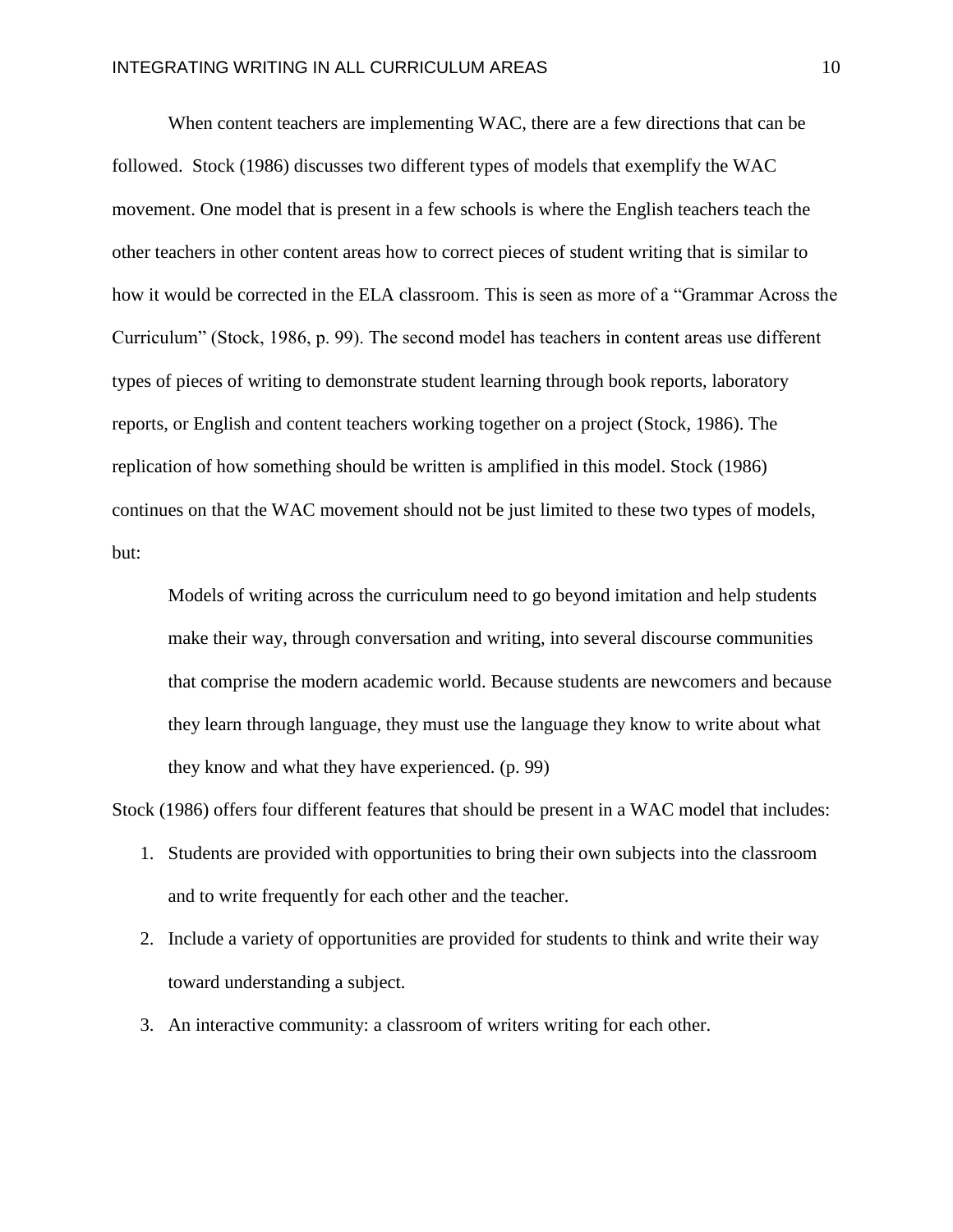4. Writers are always teachers: Writing purposefully about subjects that interest them for audiences that have a need or desire to know about their topics. (p. 100)

Although both models that Stock (1986) presents represent two different concepts, being meshed together is possible when the previous four features are incorporated. Knipper and Duggan (2006) share similar ideas and present two different types of writing: writing to learn and learning to write. WAC focuses on the latter. "Writing to learn differs from learning to write because the writing produced is not a process piece that will undergo multiple changes resulting in a published document" (Knipper & Duggan, 2006, p. 462). In this retrospect, the model for WAC that Knipper and Duggan ties in with what Stock referenced: that WAC is not content teachers teaching students how to write but using writing to engage the individuals more in the subject area. Brandenburg (2002) mentions that integrating writing with reading enhances comprehension (as cited in Knipper & Duggan, 2006, p. 462). Smagorinsky (1995) also references the "writing to learn" terminology (p. 160). Smagorinsky (1995) states "writing across the curriculum is believed by many to be the solution to underdeveloped thought among students in all disciplines…the argument goes, the process of writing can help learners develop thought regardless of the content area" (p. 161). Not to discredit learning to write, Knipper and Duggan (2006) continue on mentioning that writing skills, especially in the area of communication, are important skills to have in today's career choices. When students are able to express insights in writing, writing to learn becomes clearer and easier to work through. In this research, Knipper and Duggan (2006) press the idea of writing to learn and how it coincides with WAC. Even though the researchers do not directly state that content teachers need to teach writing skills, it is stated that "Good content writing is the result of quality instruction. Students learn to write when teachers surround them with examples and models, give them expectations, let them make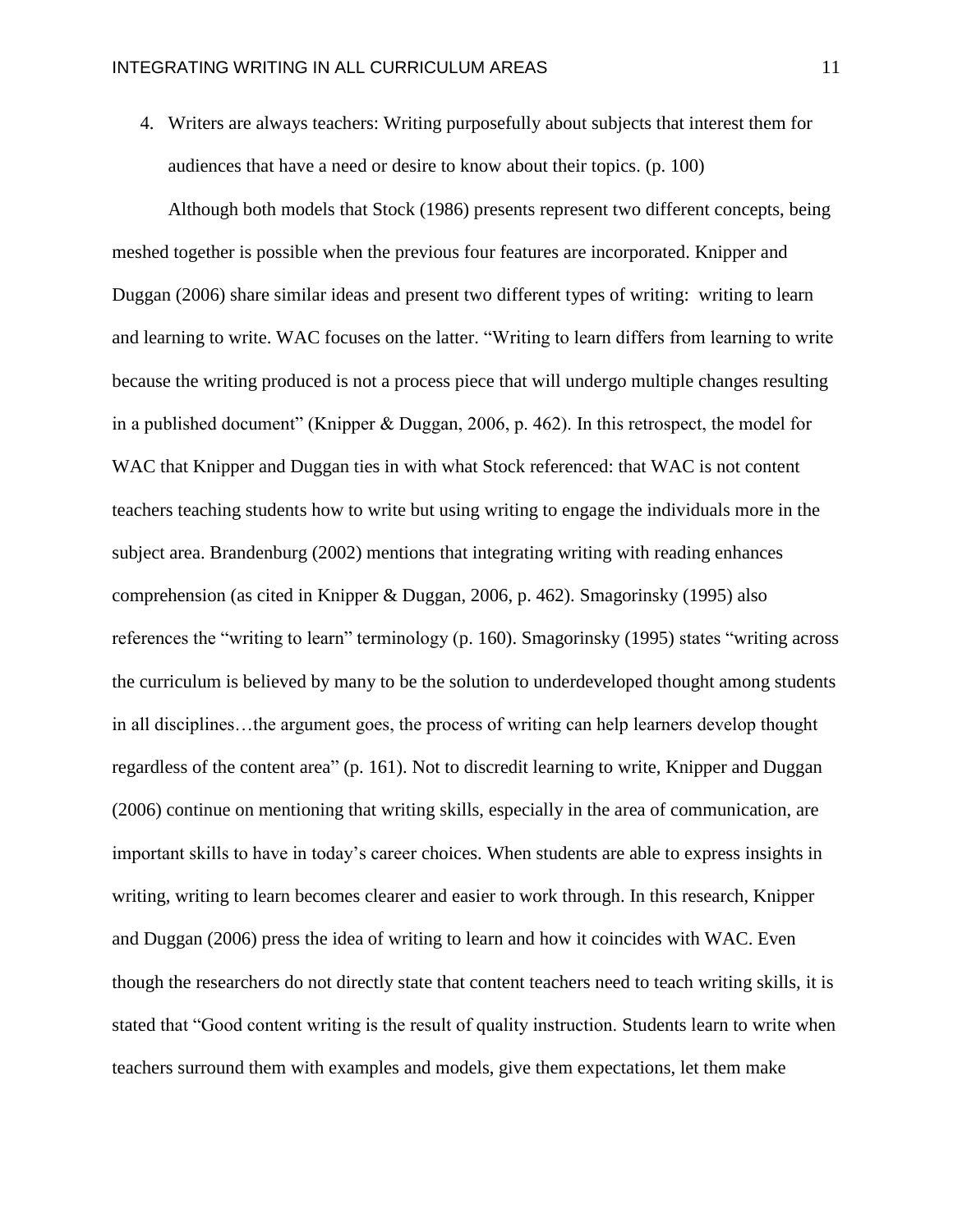decisions and mistakes, provide feedback, and allow them time to practice in realistic ways" (Knipper & Dugan, 2006, p. 463). Learning to write and writing to learn should go hand-in-hand. For students to be successful in writing about the content, good writing skills are needed to get the message across. Ferlazzo (2018) conducted a discussion asking teachers how writing is integrated into science classes. Amy Roediger, a science department chairperson and instructional coach at Mentor High School in Ohio, shared how using the Common Core standards along with other testing expectations and rubrics allowed students to continue practice ELA skills outside of the ELA class. "Consistent use of an adapted rubric provides students with extra chances to practice the important work that begins in ELA classes. Using these skills outside of English class increases the likelihood that they will become habits of mind" (as cited in Ferlazzo, 2018). How content area teachers view the writing of students is also important. Gahn (1989) states that many teachers avoid writing tasks because of the amount of work that needs to go into it to grade (as cited in Knipper & Dugan, 2006). As Roediger states above, not only is the use of rubrics and checklists beneficial to address certain requirements in students' writing, but it will alleviate some of that stress of assessing students work. Both of these strategies allow the students to monitor and assess work more effectively to ensure all thoughts are present and clear. These rubrics and checklists can also tie into learning to write and stresses what the students may have learned in the regular ELA class. In the writing to learn strategy, content teachers are encouraged to give examples and models of what the teacher might be looking for in the students' writings. However, teachers need to tread carefully in this area. Although modeling is a good guide for students, teachers need to be careful to not give the students what needs to be said and rather focus on the how to write and not what to write. Mary K. Tedrow, an English teacher, was another responder to the Ferlazzo (2018) discussion. Tedrow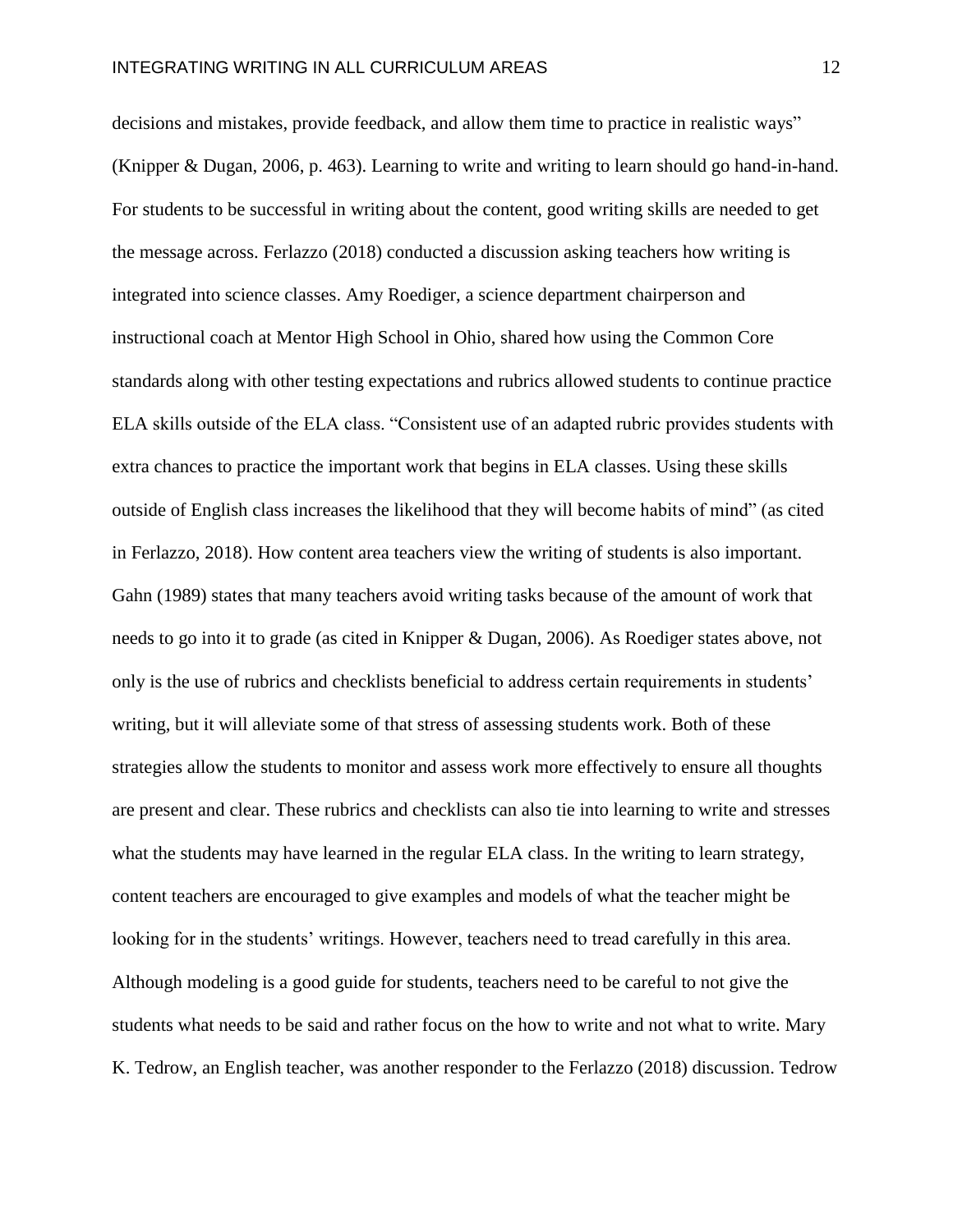replied, "Writing in science should mimic writing done by scientists" (as cited in Ferlazzo, 2018). Tedrow continues on discussing that the writing in science classes should not only be reflective but "inquiry spaces" (Ferlazzo, 2018) where students are searching for answers in writing and building off of one another. There are times when students ask to see an example, but examples should be given when established expectations are in place. If it is an open-ended writing assignment, students should be encouraged to choose a writing task that fits the learning preference. Flammia (2015) enlightens the idea that teachers should not just limit WAC to content area teachers. Flammia (2015) suggests that WAC should also be considered as Writing Across the Globe (WAG). "Such [interdisciplinary] courses can help students develop global competencies that are particularly important to prepare for the workplace, to help them develop as well-rounded citizens, and to develop writing competency and critical thinking ability" (Flammia, 2015, p. 701). This idea allows students to become more culturally aware of research and constructing written work. Smagorinsky (1995) also sees a need to change the title of Writing Across the Curriculum to Composing Across the Curriculum. This change in terminology emphasizes two things: content teachers are not teaching writing, but rather using writing to help students understand the content, and writing is not limited to writing but the idea of composing or creating tasks to understand the content. Smagorinsky's (1995) research suggests:

Exclusive focus on writing as a mode of learning limits, rather than enables, students to construct meaning across the curriculum and that students would benefit from having more flexibility in the media through which they express and develop their understanding of conceptual knowledge in school. (p. 164)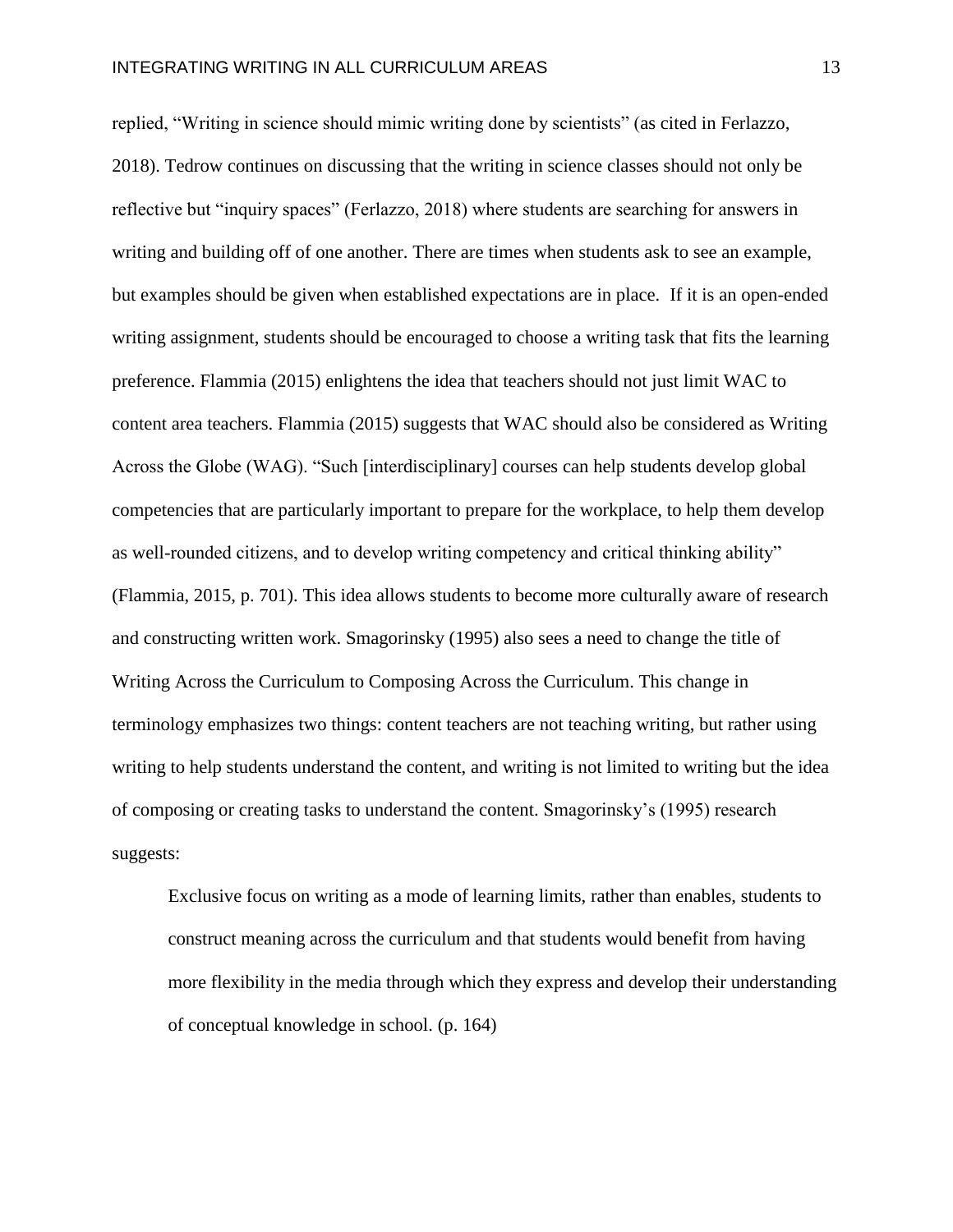With different forms of learning, Smagorinsky (1995) highlights that writing should not just be writing. With all the research that is present, it may seem that most researchers do not see writing as just writing, but Smagorinsky (1995) makes a valid point that we should not see writing as just writing as it can take many forms.

Writing tasks can take place in many forms that content teachers can use when incorporating WAC. One-way writing can be implemented in other subject areas is through reflection on a task. "The main goals of reflective writing are for students to focus on what has been done, what has been learned from the task, and how it has changed or likely to change as a result of this learning" (Hickman, Quick, Haynie, & Flakes, 2000, p. 18). The researchers continue on with the concept that students' reflective writing needs to be organized and understood by the audience and that the writing cannot be just words written down but thoughtprovoking. Hickman et al. (2000) continue with different reasoning on how reflective writing can be used in the language arts, math, science, and social studies classrooms. Some examples of different types reflective writing include reflecting on what the student has read, explaining how to solve a problem, explaining the functions of different science concepts, or even reflecting on different events that have happened in history in the respective classes. Gonzalez (2015) offers *7 Easy Ways to Support Student Writing in Any Content Area*. The first one that is mentioned is understanding how the writing process works. Knowing the process of pre-writing, drafting, revising, editing and then finally publishing can be helpful steps for students to follow to get thoughts written down, organized, and refined to get to the final. As these are steps that many ELA teachers use in the classroom, most students should know the process, and then it emphasizes a skill that was taught in another classroom. Although a formal version of this does not need to be used every time, making sure students know how to double check work and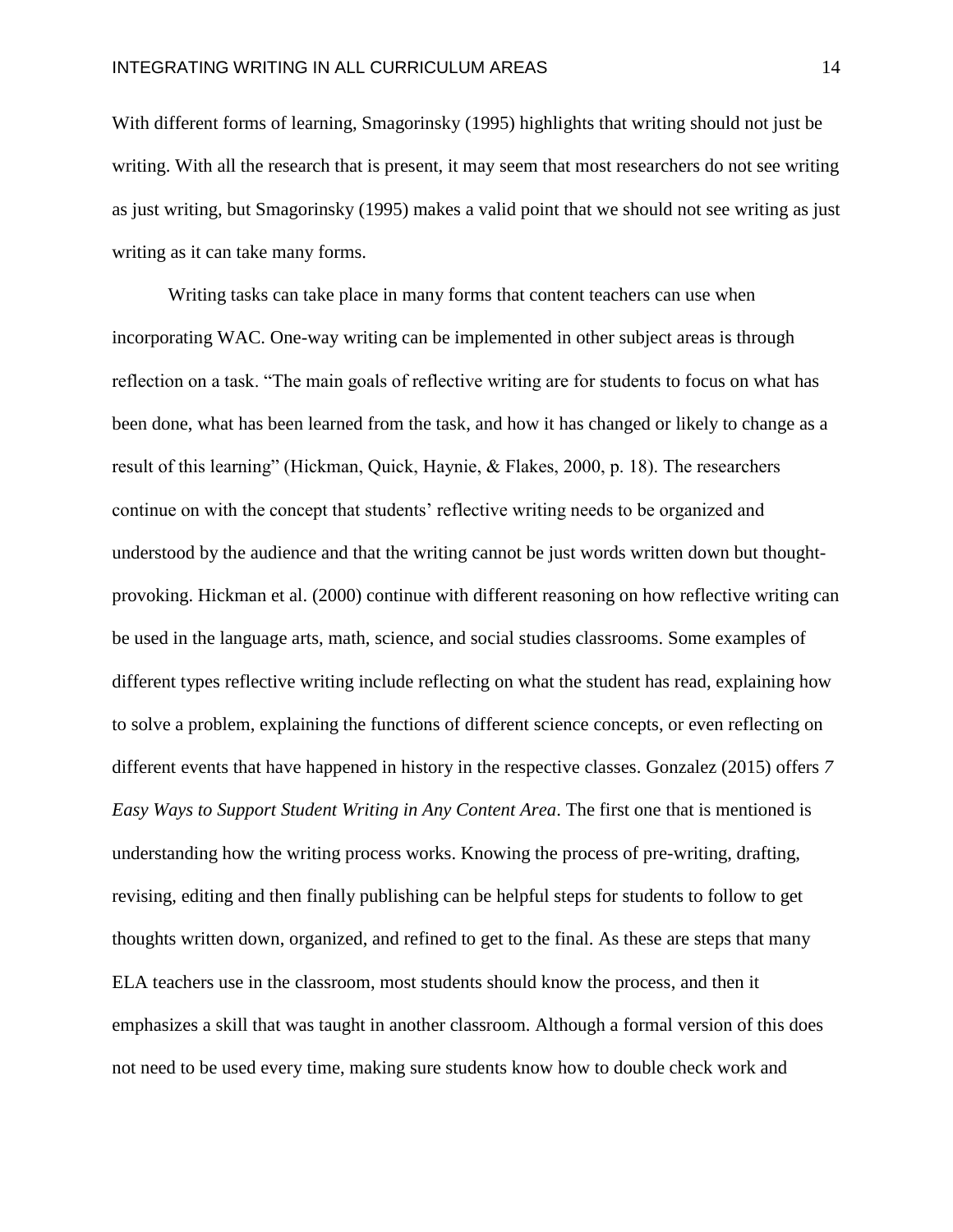improve it, will help improve learning the content. Modeling, providing sentence starters, writing in class, having students read writing out loud, grading with the students (usually a rubric) and allowing students to rewrite are the final six ways to support those writers (Gonzalez, 2015). Again, most or all of these tools are used in a regular ELA class and accentuates how students can apply that knowledge in a different situation. Not only can content teachers use the writing process to guide students' learning, but teachers can use another common tool in the ELA classroom: 6+1 Trait Writing. Writing instruction involving the traits of writing developed in the 1960s (UpWrite Press, 2014). After a group of 50 professionals studied multiple student works, there was a trend present of qualities that made the work well-written. Two other groups ran similar studies and came up with similar solutions leading to these traits of good writing (UpWrite Press, 2014). Ideas, organization, voice (how the writing sounds for the message of the writing), word choice, sentence fluency (the flow and variety of sentences), conventions (grammar and spelling), and presentation attribute to pieces of solid well-written work. Many ELA teachers use these traits to guide students into writing pieces of good quality and other content teachers can use the same writing model to guide students in the right direction.

As it has been mentioned before, WAC is a program that can be integrated at any grade level. Peterson (2007) discusses how WAC can be implemented in classrooms where one subject is taught to help students enhance the learning experience, and also implementing WAC in classrooms where ELA is taught with others subjects by fusing the subject areas together. Usually the latter is more for the junior high and high school levels where the former is leading to the elementary. It may seem that elementary teachers have an easier advantage to implement writing in other subject areas as multiple subject areas are taught, but just because a teacher does not "teach" a certain subject, does not mean that it cannot or should not be integrated into the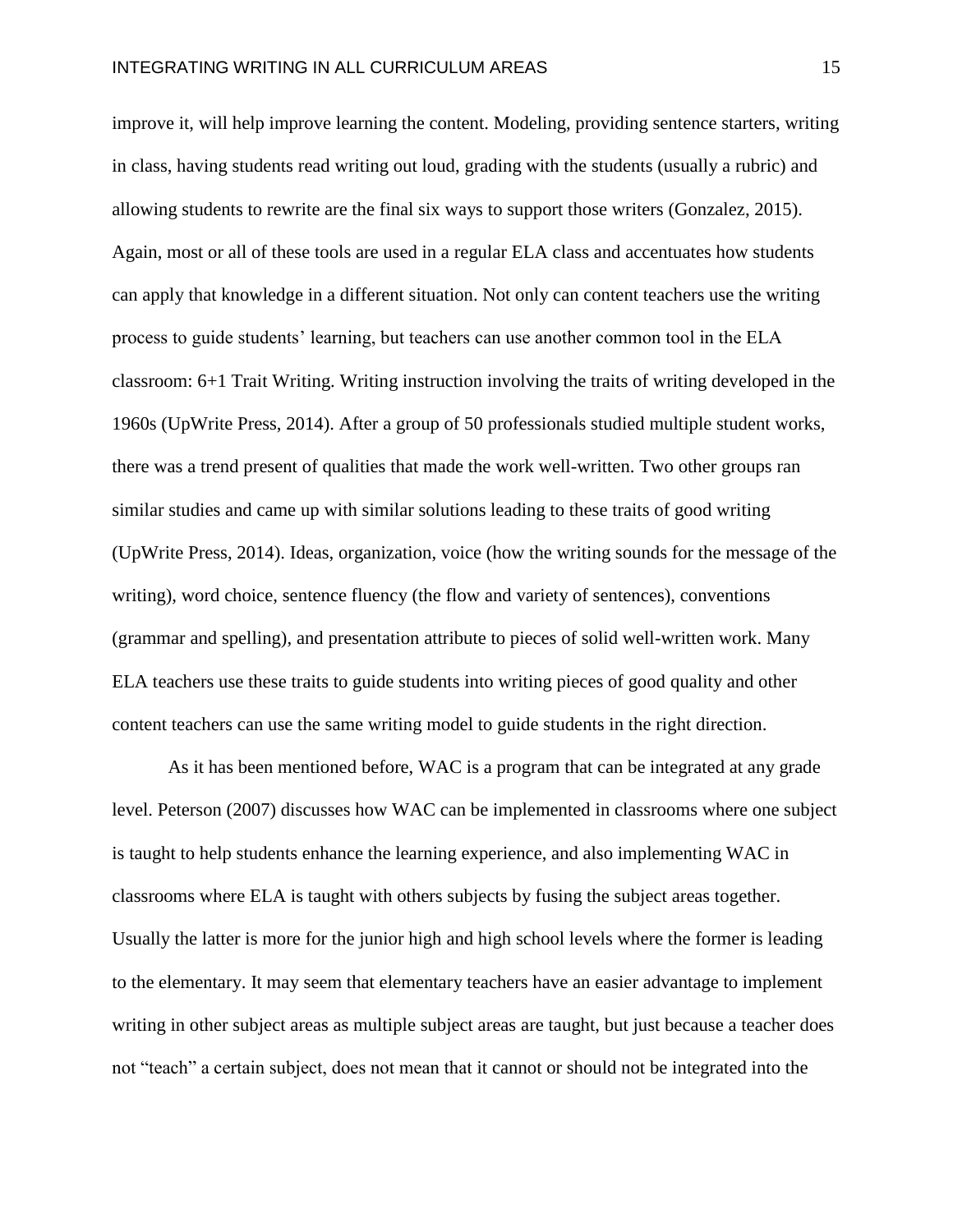curriculum. Peterson (2007) shares an anecdote about how an eighth-grade science classroom used different writing tasks to physics. Students "wrote mystery stories, cartoons, manuals, parodies, newspaper articles, and plays to show how mechanical advantage concepts could be applied to real life" (Peterson, 2007, p. 26). Peterson (2007) continues on with the reflection of the teacher, Leonora, and how the motivation behind the task and how well the students learned the science concepts through writing reinforced the fact the writing was a significant means in learning the concept. Brozo and Simpson (2003) share that "writing not only facilitates the learning of content-area concepts but also engages students in higher thinking and reasoning processes" (as cited in Peterson, 2007, p. 26). Through writing, students are able to engage in the material at another level. Students will not just be able visually or auditorily take in content, but through writing, take what has been seen and heard and create and explore ideas.

#### **Conclusion**

The skill of writing is still very prevalent today. Although students may not see a direct need for it, allowing this skill to be present in other subject areas, helps see the relevance. In our world today, where students' voices have the opportunity to be heard past the school walls with technology and social media, being able to use the skill of writing in multiple areas is important. With sending a quick email, replying to someone's comment on a thread, or being able to present information in a formal setting, students need the proper skill set to be prepared, and the ability to articulate thoughts is imperative for success in the workforce. As studies have shown, integrating writing in other content areas allows students to comprehend the content even more. Tedrow states "Frequent, ungraded, easily shared, and informally assessed writing builds content area understanding while improving fluency: the ability to produce written thought without fear or anxiety" (Ferlazzo, 2018). When students are given the opportunity to get thoughts down on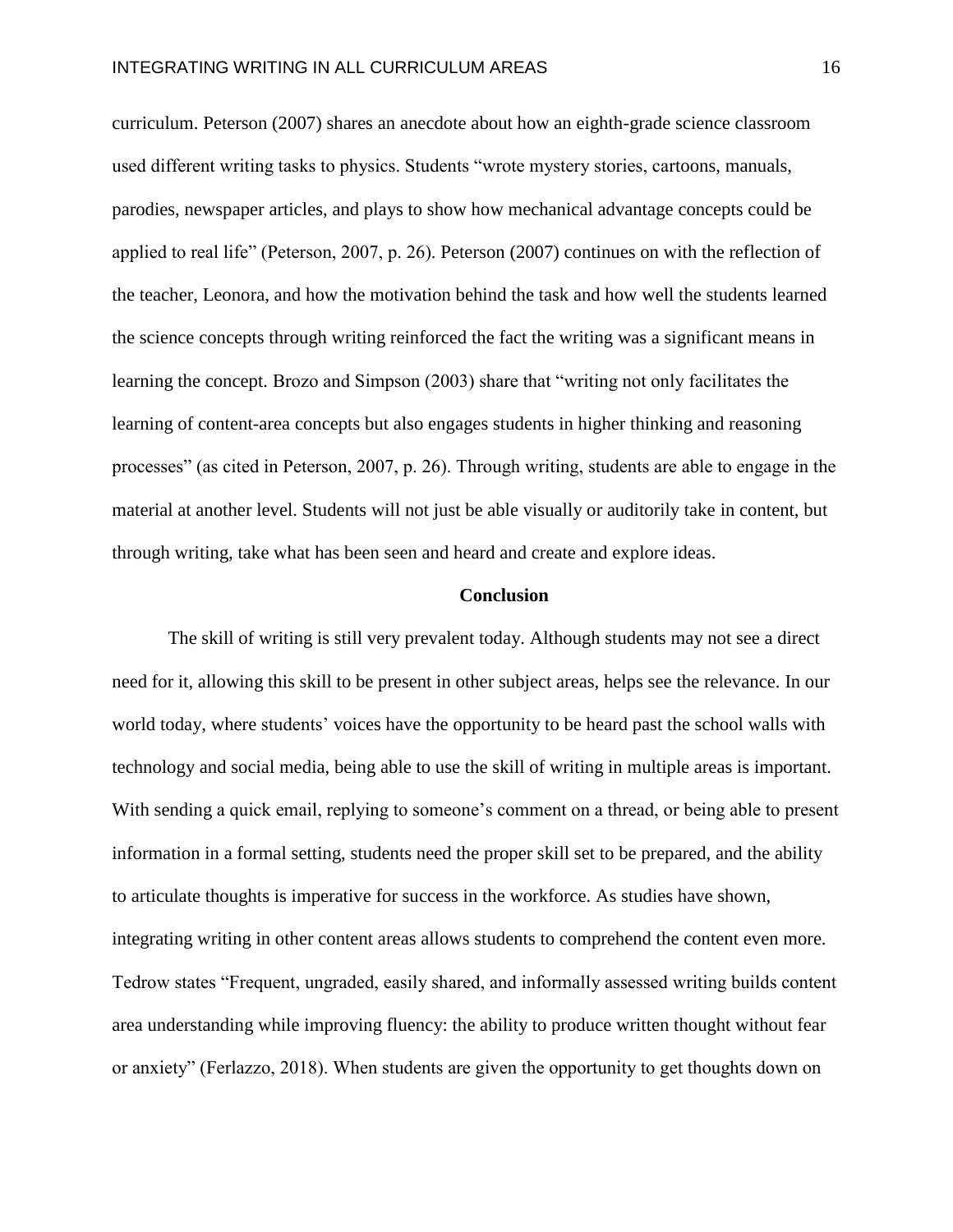paper and out in the open, knowledge of the content expands. Rather than being told what to write, students will be able to produce it independently. Although integrating writing into a content teacher's curriculum may seem uncomfortable, through collaboration with other teachers and knowing what has been done in other classrooms, allows for an easier transition for those who may be struggling with how to incorporate the skill.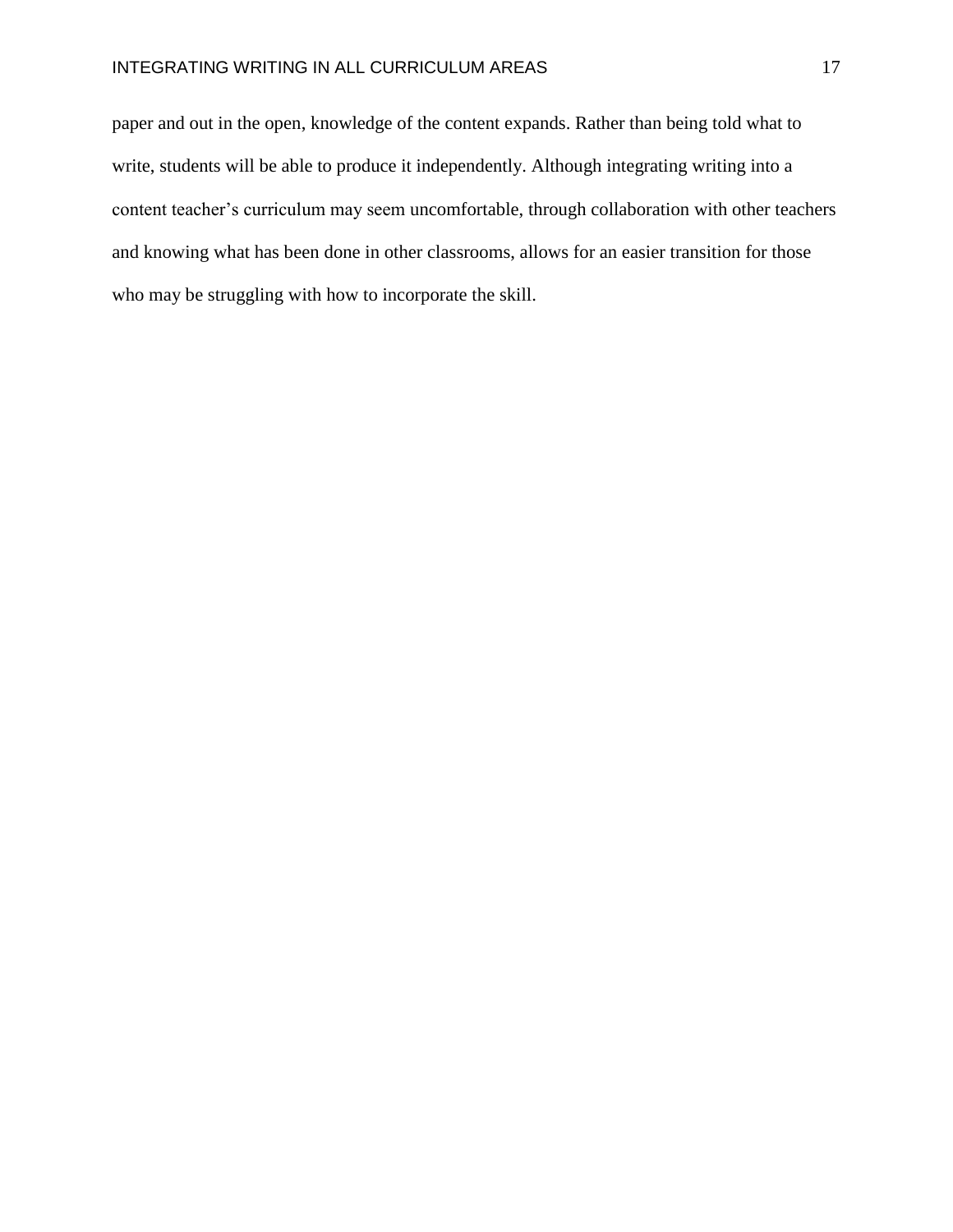## **References**

- Andersen, R. (2003). Achieving consistency in writing across the curriculum. *Kappa Delta Pi Record, 39*(4), 186-187.
- Cramer, S., & Smith, A. (2002). Technology's impact on student writing at the middle school level. *Journal of Instructional Psychology, 29*(1), 3-14.

Dossin, M. M. (1997). Writing across the curriculum. *College Teaching, 45*(1), 14.

Ferlazzo, L. (2018, April 21). Response: Ways to integrate writing into science classes. *Education Week.* Retrieved from http://mobile.edweek.org/c.jsp?cid=25920011&item=http%3A%2F%2Fapi.edweek.org% 2Fv1%2Fblog%2F100%2Findex.html%3Fuuid%3D76092&linkId=50848359

- Flammia, M. (2015). WAC or WAG: Should writing across the curriculum (WAC) be expanded to writing across the globe (WAG)? *College Composition and Communication, 66*(4), 700-705.
- Goldenberg, L., Meade, T., Midouhas, E., & Cooperman, N. (2011). Impact of a technologyinfused middle school writing program on sixth-Grade students' writing ability and engagement. *Middle Grades Research Journal, 6*(2), 75-96.
- Gonzalez, J. (2015, March 6). 7 easy ways to support student writing in any area. *Cult of Pedagogy.* Retrieved from https://www.cultofpedagogy.com/content-area-literacywriting/
- Hickman, W., Quick, C., Haynie, B., & Flakes, T. (2000). The value of reflection across the curriculum. *Schools in the Middle, 9*(5), 16.
- Iowa Core. (2014, June 19). Iowa core facts. *Iowa Core.* Retrieved from https://iowacore.gov/content/iowa-core-facts